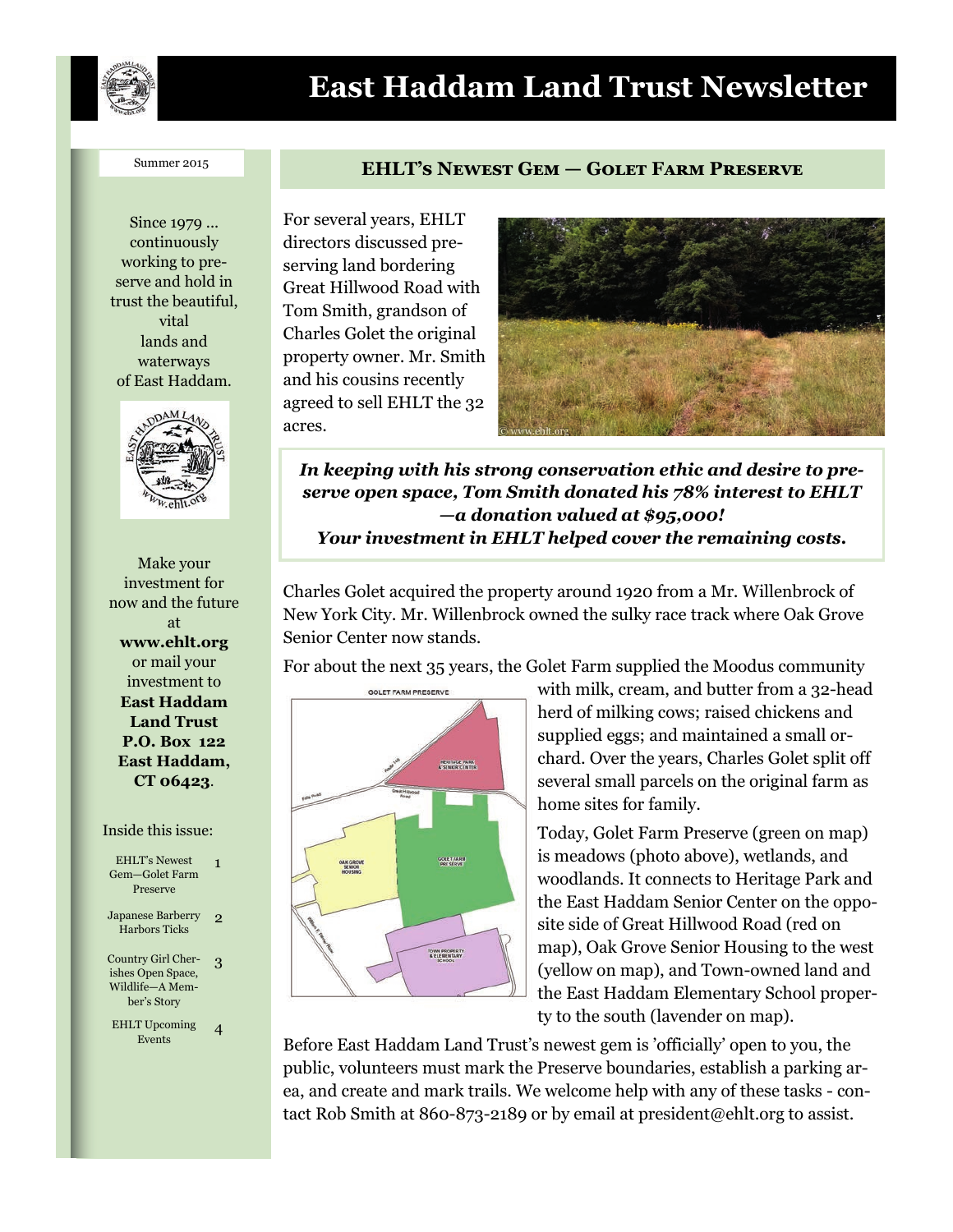To minimize tick bites use bug repellent, wear lightcolored clothing, tuck pant legs into socks, consider avoiding areas heavily populated by Japanese barberry, and always do daily tick checks.

CAES YouTube videos Japanese Barberry, Controlling This Public Health Risk

CAES bulletin "Japanese Barberry Control Methods" at [http://](http://www.ct.gov/caes/lib/caes/documents/publications/special_bulletins/special_bulletin_feb_2013_ward.pdf) [www.ct.gov/](http://www.ct.gov/caes/lib/caes/documents/publications/special_bulletins/special_bulletin_feb_2013_ward.pdf) [caes/lib/caes/](http://www.ct.gov/caes/lib/caes/documents/publications/special_bulletins/special_bulletin_feb_2013_ward.pdf) [documents/](http://www.ct.gov/caes/lib/caes/documents/publications/special_bulletins/special_bulletin_feb_2013_ward.pdf) [publications/](http://www.ct.gov/caes/lib/caes/documents/publications/special_bulletins/special_bulletin_feb_2013_ward.pdf) special bulletins [/](http://www.ct.gov/caes/lib/caes/documents/publications/special_bulletins/special_bulletin_feb_2013_ward.pdf) special\_bulletin [feb\\_2013\\_ward.](http://www.ct.gov/caes/lib/caes/documents/publications/special_bulletins/special_bulletin_feb_2013_ward.pdf) [pdf](http://www.ct.gov/caes/lib/caes/documents/publications/special_bulletins/special_bulletin_feb_2013_ward.pdf)

Japanese barberry can be a devil to control. But there's good reason to try. Large stands provide ideal habitats for mice and ticks. Mice and ticks harbor and spread tick-borne disease.



Invasive in every New England state except Maine, Japanese barberry (*Berberis thungergii*) is rarely browsed by deer. It produces red berries eaten, excreted, and distributed by wildlife. It roots easily when branches touch the ground. It has a vigorous root system with tiny rootlets that re-sprout unless completely removed. Plus, it leafs out in early spring, maintaining high groundlevel humidity exactly when needed by incubating ticks.

Over many years, Connecticut Agricultural Experiment Station (CAES) scientists monitored plots of land on which Japanese barberry did and did not grow. They counted the white-footed mice living in these plots, the black-legged ticks feeding on the mice, and the number of Lyme disease-infected ticks.

**CAES research shows that controlling Japanese barberry can reduce Lymeinfected tick populations by as much as 60%.**

On average, the scientists report 80 more infected ticks per acre where Japanese barberry was not controlled, compared with where it was. They counted 30 more infected ticks per acre in controlled plots versus plots with no Japanese barberry growing.

Japanese barberry is relatively easy to hand weed when still seedling size (photo at left). More mature shrubs are harder, but not impossible to manage. CAES offers management advice in the links to the left.

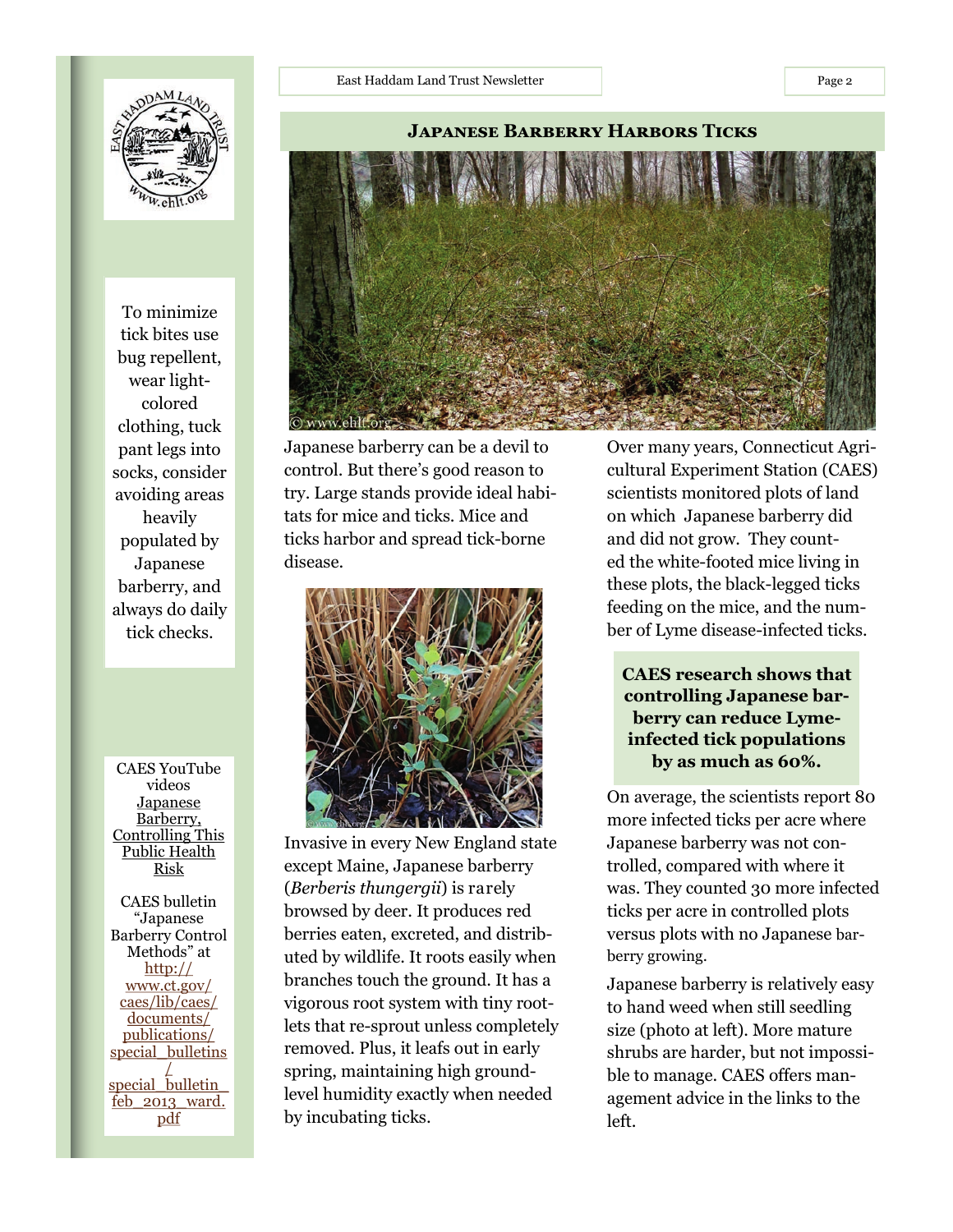## **City Girl Cherishes Open Space, Wildlife ~A Member's Story~**

*Pietrina Saxton, former EHLT director and current member, shares how she came to love the natural beauty of East Haddam and the surrounding region.*

Despite being born and bred in New York City, I have always relished time spent outdoors upon patches of green. I can thank my parents for this quality. Our many family weekends spent meandering through local parks, traversing the Hudson River on ferries, and visiting relatives in Montauk and the Catskills instilled within my sister and me a love for observing and exploring life. Through these trips I learned how to fish, swim, hike, and appreciate the outdoors.

But my love is genetic; both my maternal and paternal grandparents came from regions that depended upon hiking, farming, fishing, and navigating for their survival. The story of their lives and hardships help guide me into the study biology and chemistry. Throughout my career as a scientist, I have worked at Sloan-Kettering Institute, Ayerst Labs and Pfizer.

## *When I moved to the Lyme/East Haddam area over twenty years ago, I instantly fell in love with the region's beauty, open space, rivers, streams, wildlife and farms.*

Soon after settling in Lyme, my husband and I realized the importance of supporting the efforts of The Nature Conservancy and local Land Trusts. We became members and attended various hikes and efforts with the land trusts of East Haddam, Lyme, and Salem, as well as The Nature Conservancy. When asked to help with The Nature Conservancy's fundraising efforts for their Five State CT River and Open Space Programs, I dove right in finding the group fun, lively, and focused. I relished the rewarding nature of the work and knew I wanted to continue to contribute to land preservation



At Anita Ballek's insistence, I joined the EHLT leadership team and served two terms. I enjoyed working with both Anita and the various other directors and have many fond memories of hikes and experiences with newfound friends and colleagues. Protecting and preserving this magnificent rural paradise we all call home doesn't happen in a vacuum. It requires the combined efforts of residents giving their time and support to local, regional, and national conservation groups.

Deer in Woods by Bethany Powell (age 15) East Haddam Land Trust 2015 Nature Calendar 1st Place, Teenage Winner